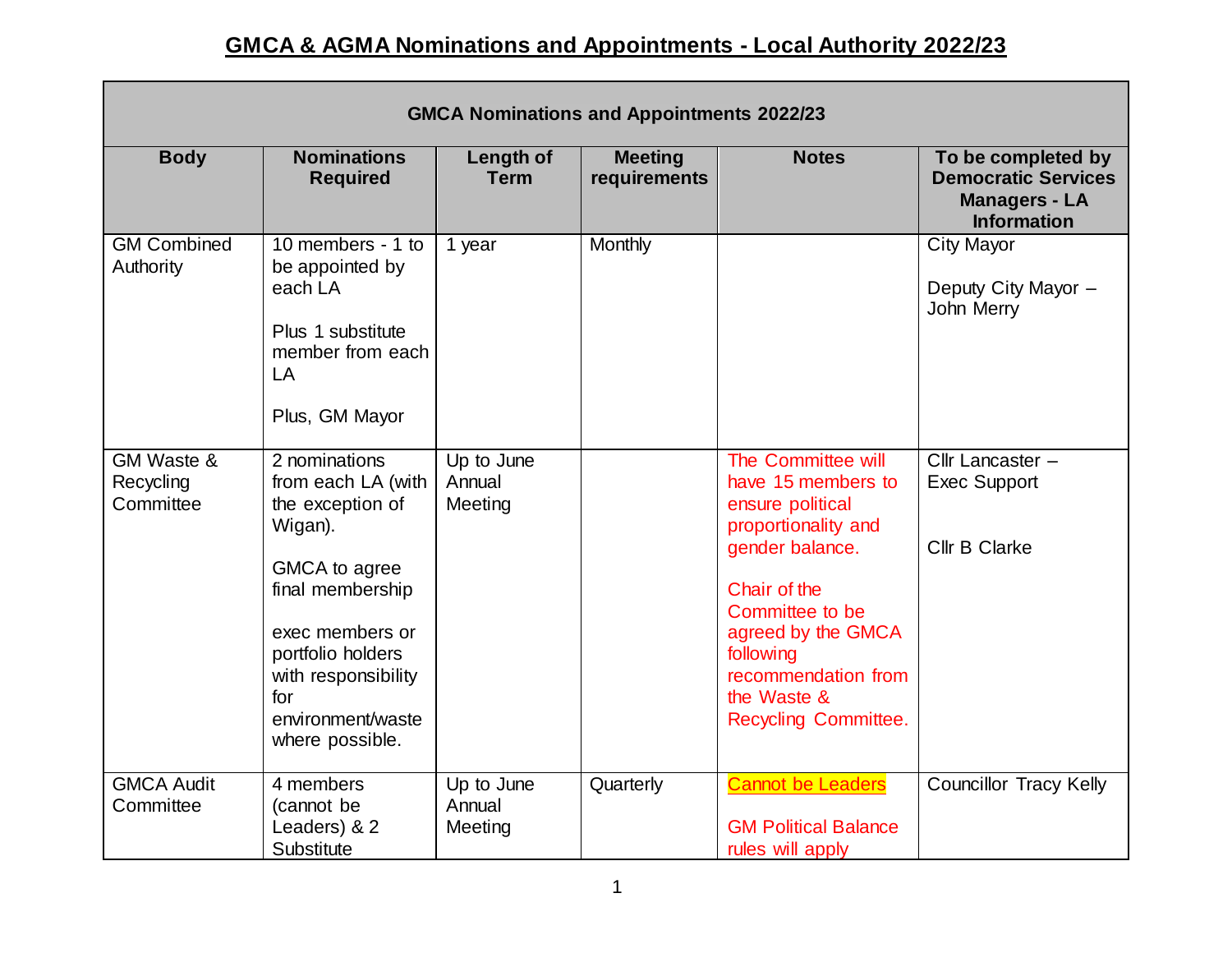|                                                  | members invited<br>from across GM<br>nominated by the<br>LAs, if they wish to<br>do so.<br>GMCA to agree<br>final membership                                                                                      |                                 |         | Plus 4 Independent<br>persons                                                                                                                                                                                                                                                                                                                                                                                                                                                                                                             |                                                                                                  |
|--------------------------------------------------|-------------------------------------------------------------------------------------------------------------------------------------------------------------------------------------------------------------------|---------------------------------|---------|-------------------------------------------------------------------------------------------------------------------------------------------------------------------------------------------------------------------------------------------------------------------------------------------------------------------------------------------------------------------------------------------------------------------------------------------------------------------------------------------------------------------------------------------|--------------------------------------------------------------------------------------------------|
| <b>GM Transport</b><br>Cttee (formerly<br>TfGMC) | *11 Members: 1<br>member from each<br>LA<br>(2 members from<br>Manchester)<br>LAs to appoint<br>substitute<br>members<br><b>GMCA to appoint</b><br>substitute member<br>Mayor to appoint<br>substitute<br>members | Up to June<br>Annual<br>Meeting | Monthly | • The Committee will<br>have 23 members to<br>ensure political<br>proportionality and<br>gender balance.<br>• GM Local Authorities<br>appoint to 11 places<br>on the Joint<br><b>Committee plus</b><br>substitutes<br>•The GMCA to<br>appoint to one place<br>on the Joint<br>Committee<br>• The Mayor to be a<br>member of the Joint<br>Committee<br>• The remaining 10<br>members (plus<br>substitutes) are<br>appointed by Mayor<br>and will be made to<br>ensure political<br>balance across GM<br>is represented.<br>• The Transport | Cllr Jones<br>Substitutes:<br><b>Cllr Bailey</b><br>Cllr McCusker as Lead<br>Member for Planning |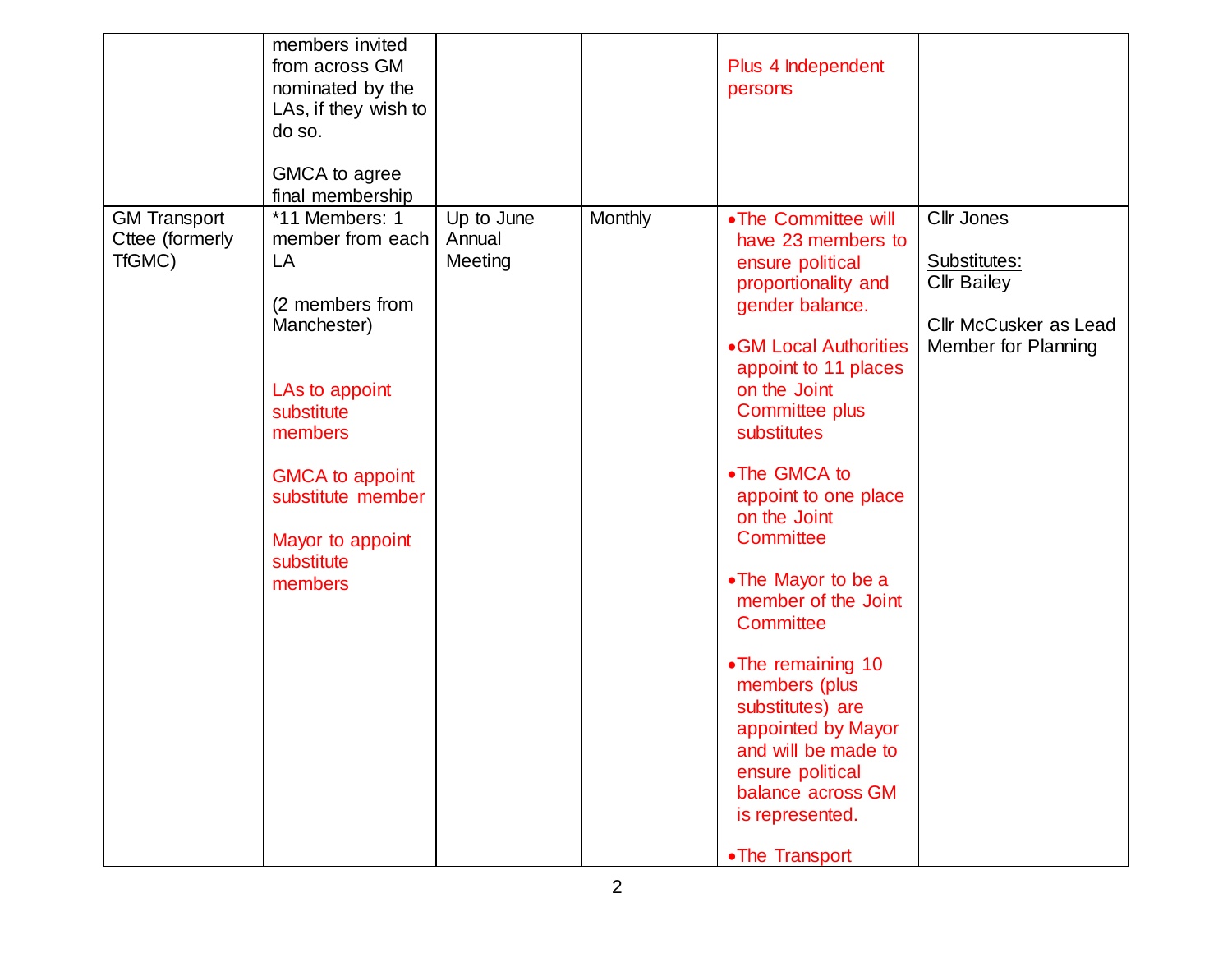|                                                               |                                                                                                                                                       |                                 |             | <b>Committee shall</b><br>select and<br>recommend to the<br>Mayor its own Chair<br>•Cannot be members<br>of substitute<br>members appointed<br>to the Scrutiny<br><b>Cttees</b> |                                                                                                         |
|---------------------------------------------------------------|-------------------------------------------------------------------------------------------------------------------------------------------------------|---------------------------------|-------------|---------------------------------------------------------------------------------------------------------------------------------------------------------------------------------|---------------------------------------------------------------------------------------------------------|
| <b>GM Culture &amp;</b><br>Social Impact<br><b>Fund Cttee</b> | 10 Members - 1<br>member from each<br>LA, invited from<br>across GM, plus 1<br>substitute member<br>from each LA<br>GMCA to agree<br>final membership | Up to June<br>Annual<br>Meeting | X2 per year | *recommend<br>membership to<br>replicate the AGMA<br><b>Statutory Functions</b><br><b>Cttee</b>                                                                                 | Councillor Coen,<br><b>Executive Support</b><br>Substitute:<br>Councillor Betham,<br><b>Lead Member</b> |
| GM Work &<br><b>Skills Executive</b>                          | 10 members $-1$<br>member<br>(Executive Lead<br>for Work & Skills)<br>to be appointed by<br>each LA                                                   |                                 |             | (Executive Lead for<br>Work & Skills)                                                                                                                                           | <b>Councillor Cusack</b><br><b>Executive Support for</b><br><b>Work and Skills</b>                      |
| Health & Social<br>Care Partnership<br><b>Board</b>           | 10 members $-1$<br>member to be<br>appointed by each<br>LA<br>Plus 1 substitute<br>from each LA                                                       |                                 |             | To be replaced by the<br><b>Integrated Care</b><br>Partnership on 1 July<br>and request districts<br>to appoint Leaders                                                         | <b>City Mayor</b><br>Substitute:<br><b>Councillor Merry</b><br>Deputy City Mayor                        |
| Health & Social                                               | 10 members $-1$                                                                                                                                       |                                 | Bi-monthly  | Last meeting to be                                                                                                                                                              |                                                                                                         |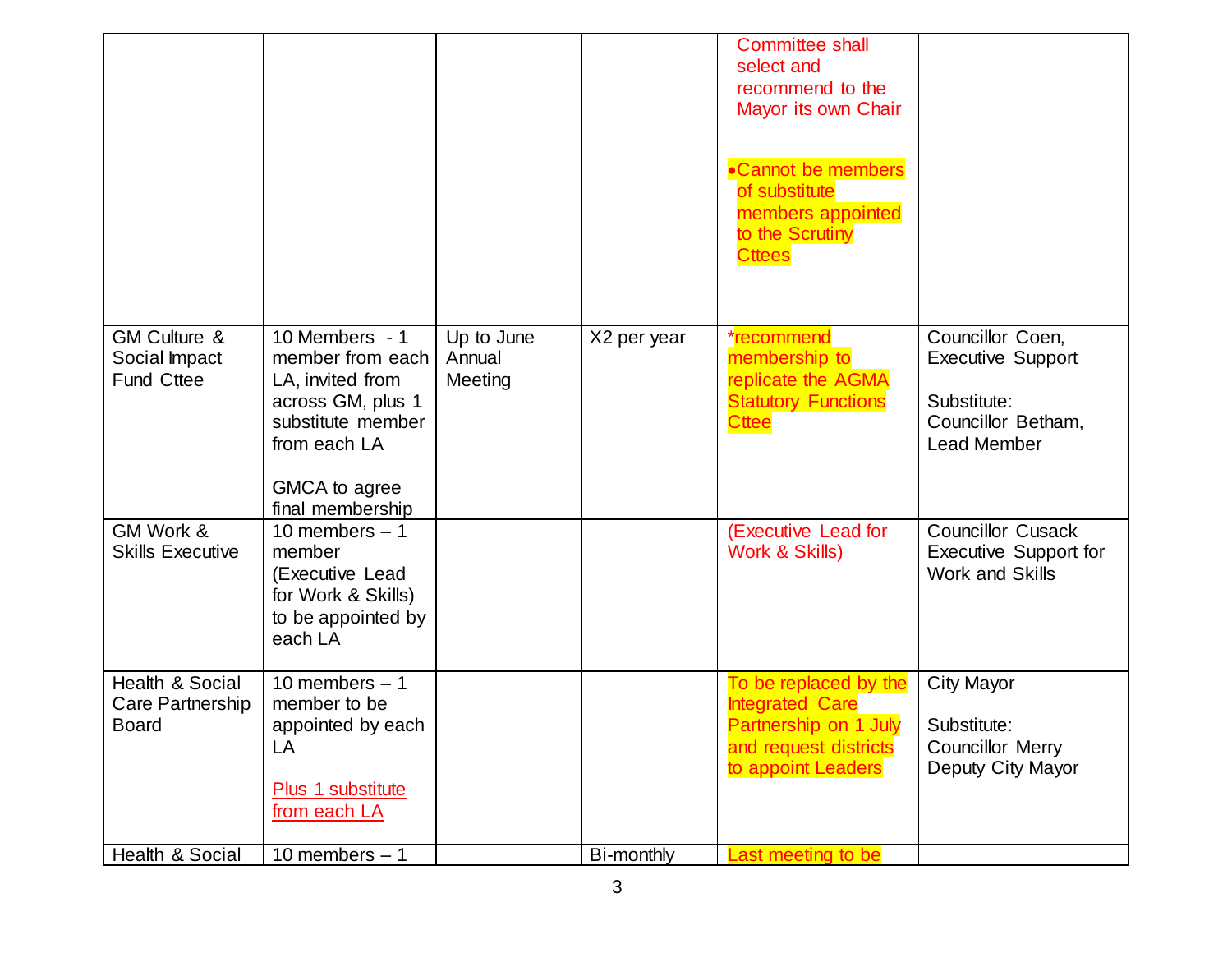| Care - Joint<br>Commissioning<br><b>Board</b>                                     | member to be<br>appointed by each<br>LA<br>Those appointed<br>to appoint their<br>own deputies                                                                           |                                 |         | held on 21 June,<br>suggest where<br>possible the current<br>member is<br>reappointed    | <b>Councillor Merry</b><br>Deputy City Mayor<br>Substitute:<br>Councillor Robinson-<br>Smith<br><b>Executive Support</b>                                                                                                                                 |
|-----------------------------------------------------------------------------------|--------------------------------------------------------------------------------------------------------------------------------------------------------------------------|---------------------------------|---------|------------------------------------------------------------------------------------------|----------------------------------------------------------------------------------------------------------------------------------------------------------------------------------------------------------------------------------------------------------|
| Transport for the<br>North $-$<br>Substitute<br>member for the<br><b>GM Mayor</b> | 1 member invited<br>from across GM to<br>act a substitute<br>member for GM<br>Mayor.<br>Nominated by<br>LAs, if they wish to<br>do so.<br>To be appointed<br>by the GMCA |                                 |         |                                                                                          | Councillor Jones<br>Substitute:<br>Councillor McCusker,<br><b>Lead Member</b>                                                                                                                                                                            |
| Transport for the<br>North - Scrutiny<br>Committee                                | 1 member & 1<br>substitute member<br>invited from across<br>GM, nominated by<br>the LAs, if they<br>wish to do so.<br>To be appointed<br>by the GMCA                     |                                 |         |                                                                                          | Councillor Jones<br>Substitute:<br>Councillor McCusker,<br><b>Lead Member</b>                                                                                                                                                                            |
| <b>GMCA Overview</b><br>& Scrutiny<br>Committees                                  | Each LA is<br>requested to make<br>6 nominations $-$<br>*See Notes<br>GMCA to agree<br>final membership                                                                  | Up to June<br>Annual<br>Meeting | Monthly | See attached<br><b>Guidance Note from</b><br><b>Statutory Scrutiny</b><br><b>Officer</b> | <b>Councillor Mullen</b><br><b>Councillor King</b><br>(Corporate Issues &<br>Reform)<br><b>Councillor Saeed</b><br><b>Councillors Kealey (Con)</b><br>(Economy, Business<br>Growth & Skills)<br><b>Councillor Dickman</b><br><b>Councillor K Garrido</b> |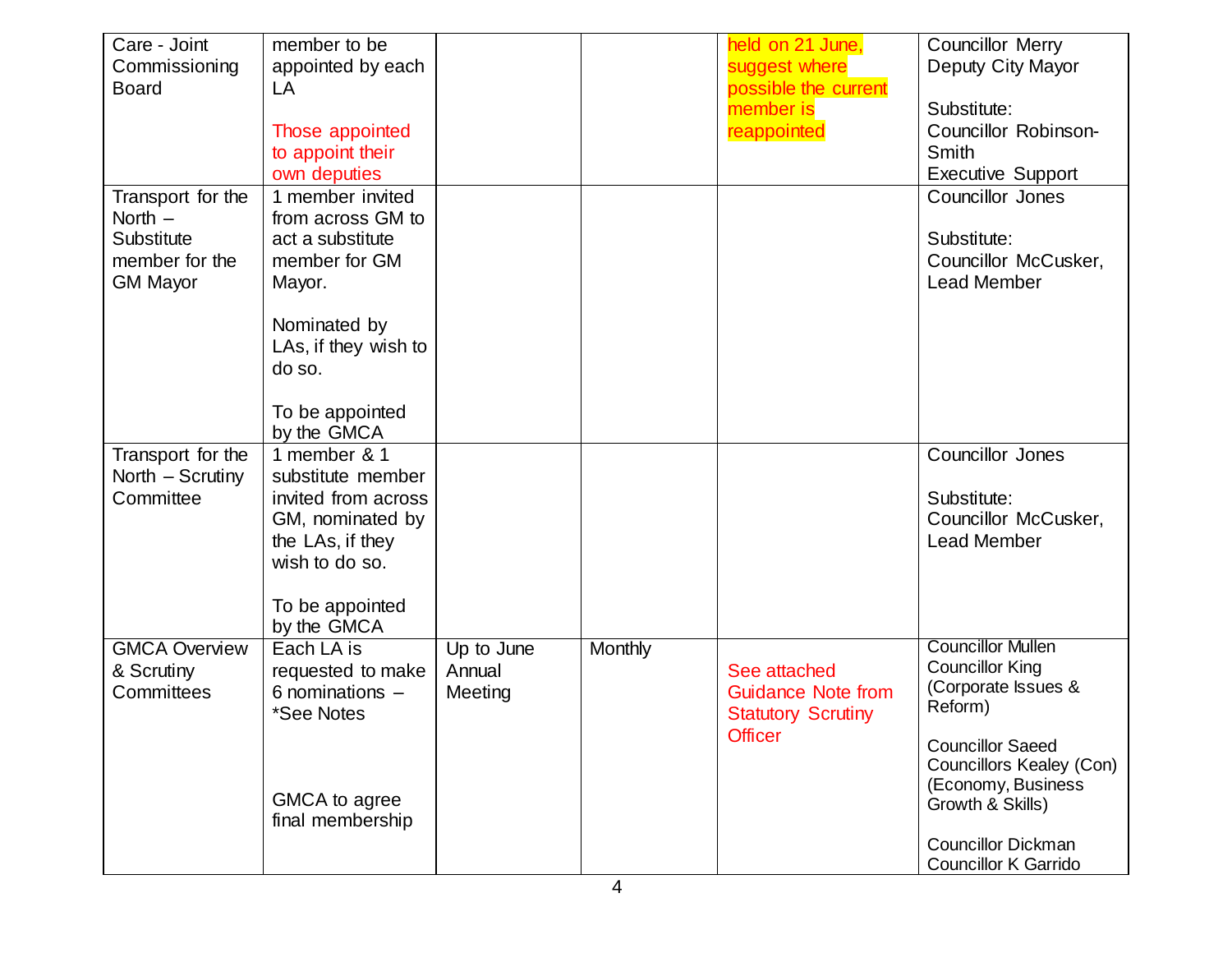|                                                                                           |                                                                                                                                                                                                                                            |                                 |                                                                                                                                                                | (Con)<br>(Housing, Planning &<br>Environment)                                                                      |
|-------------------------------------------------------------------------------------------|--------------------------------------------------------------------------------------------------------------------------------------------------------------------------------------------------------------------------------------------|---------------------------------|----------------------------------------------------------------------------------------------------------------------------------------------------------------|--------------------------------------------------------------------------------------------------------------------|
| Clean Air<br>Charging<br><b>Authorities</b><br>Committee                                  | 10 members - 1<br>member & 1<br>substitute member<br>to be appointed by<br>each LA (Lead<br>executive member<br>for clean air)<br>Plus 1 substitute<br>member from each<br>LA                                                              | Up to June<br>Annual<br>Meeting | <b>Lead executive</b><br>member for clean air<br><b>Recommend same</b><br>members appointed<br>to the Air Quality<br><b>Administration Cttee</b>               | Councillor McCusker-<br>Lead Member for<br>Planning<br>Substitute:<br>Councillor Hamilton -<br><b>Exec Support</b> |
| <b>Air Quality</b><br>Administration<br>Committee                                         | 11 members<br>1 member & 1<br>substitute member<br>to be appointed by<br>each LA (Lead<br>executive member<br>for clean air)<br><b>GMCA</b> portfolio<br>Lead for green<br><b>City Region</b><br>GMCA to appoint<br>1 substitute<br>member | Up to June<br>Annual<br>Meeting | <b>Lead executive</b><br>member for clean air<br><b>Recommend same</b><br>members appointed<br>to the Clean Air<br><b>Charging Authorities</b><br><b>Cttee</b> | Councillor McCusker-<br>Lead Member for<br>Planning<br>Substitute:<br>Councillor Hamilton -<br><b>Exec Support</b> |
| <b>NW European</b><br><b>Programmes</b><br>Local<br><b>Management</b><br><b>Committee</b> | Nominations no<br>longer required                                                                                                                                                                                                          |                                 | *Disestablished                                                                                                                                                |                                                                                                                    |
| <b>NW Regional</b><br>Flood and                                                           | 3 nominations<br>from across GM                                                                                                                                                                                                            |                                 | <b>Environment portfolio</b>                                                                                                                                   | <b>Cllr Mashiter</b>                                                                                               |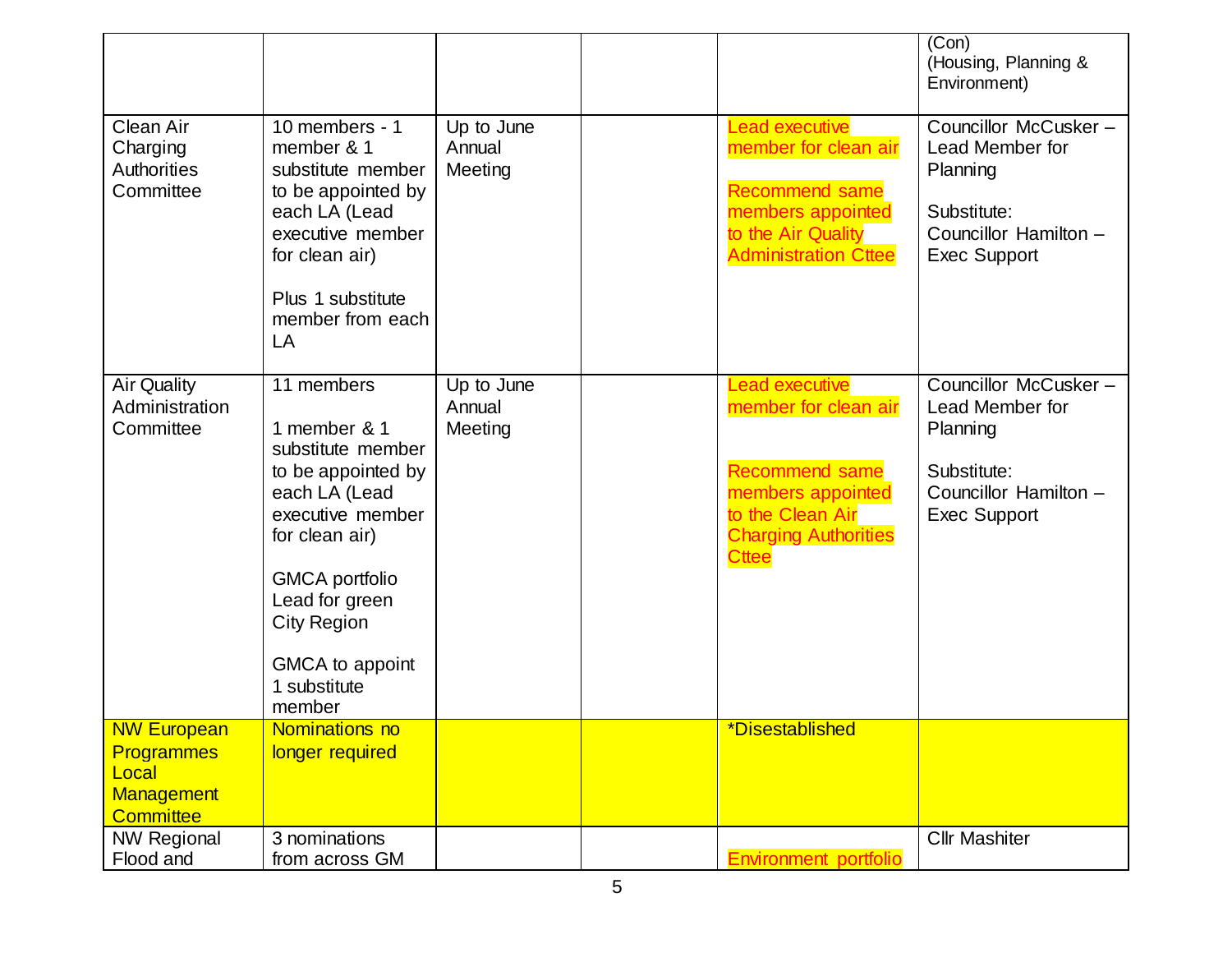| Coastal                               |  |  |  |
|---------------------------------------|--|--|--|
| $\sim$<br>$\sim$ mm $\sim$<br>nmittee |  |  |  |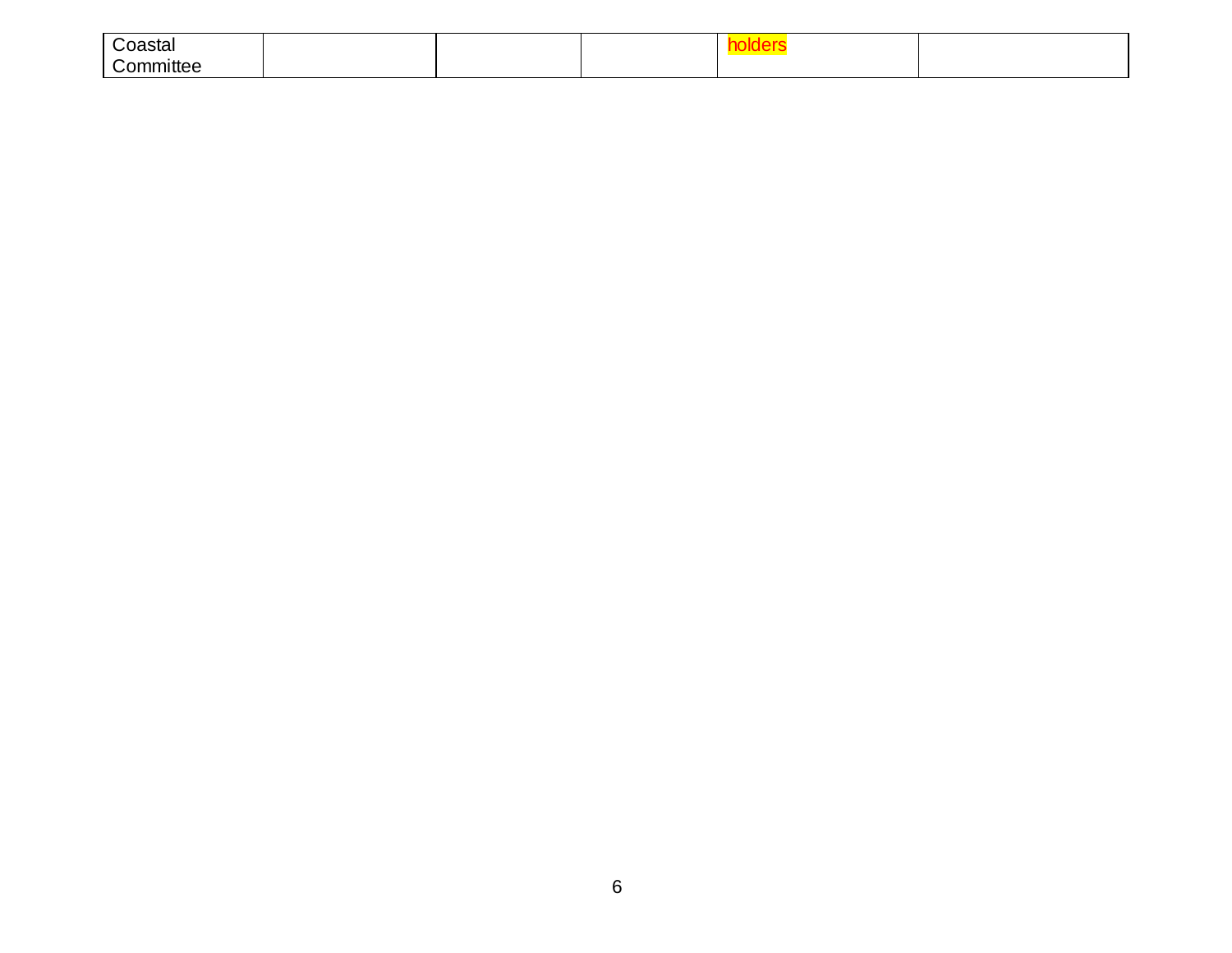| AGMA Nominations and Appointments 2022/23                                       |                                                                                                                                         |                                 |                              |                                                                                                       |                                                                                                                        |  |  |
|---------------------------------------------------------------------------------|-----------------------------------------------------------------------------------------------------------------------------------------|---------------------------------|------------------------------|-------------------------------------------------------------------------------------------------------|------------------------------------------------------------------------------------------------------------------------|--|--|
| <b>Body</b>                                                                     | <b>Nominations</b><br>Required                                                                                                          | Length of Term                  | Meeting<br>Requirements      | <b>Notes</b>                                                                                          | To Be Completed by<br><b>Democratic Services</b><br>Managers - LA<br>Information                                       |  |  |
| <b>AGMA Executive</b><br><b>Board</b>                                           | 9 Leaders, 1 City<br>Mayor of Salford,<br>(plus GM Mayor) to<br>be appointed by<br>the LA<br>Plus 1 substitute<br>from each LA          | 1 year                          | As and when<br>required      | Need to appoint 1<br>substitute member<br>*(AGMA Constitution<br>changed from 2 subs<br>to 1 in 2019) | <b>City Mayor</b><br>Councillor Merry,<br>Deputy City Mayor                                                            |  |  |
| <b>Draft Joint</b><br>Development<br>Plan - Places<br>for Everyone<br>Committee | 9 members (with<br>the exception of<br>Stockport)<br>Leader &<br>Substitute member                                                      | Up to June<br>Annual<br>Meeting |                              | <b>Leader &amp; Substitute</b><br>member<br>Plus 1 substitute<br>member from each<br>LA               | <b>Paul Dennett</b><br><b>City Mayor</b><br>Substitute:<br><b>Councillor McCusker</b>                                  |  |  |
| Statutory<br><b>Functions</b><br>Committee                                      | 10 members (1 per<br>Authority invited<br>from across GM to<br>be appointed by<br>the LA<br>Plus 1 substitute<br>member from each<br>LA | Up to June<br>Annual<br>Meeting | X2 per year                  | *Recommend<br>membership to<br>replicate the GM<br>Culture & Social<br><b>Impact Fund Cttee</b>       | Councillor Coen,<br><b>Executive Support</b><br>Substitute:<br><b>Councillor Bentham</b><br><b>Lead Member</b>         |  |  |
| Police and<br><b>Crime Panel</b>                                                | 10 members (1 per<br>Authority & 1<br>substitute member)<br>(cannot be<br>Leaders) invited<br>from across GM to                         | 1 year                          | At least 3<br>times per year | <b>Cannot be Leaders</b><br>Need to appoint<br>substitute members                                     | Councillor Lancaster,<br><b>Exec Support</b><br>Substitute:<br><b>Councillor Kelly</b><br><b>Statutory Deputy City</b> |  |  |

 $\mathbf{I}$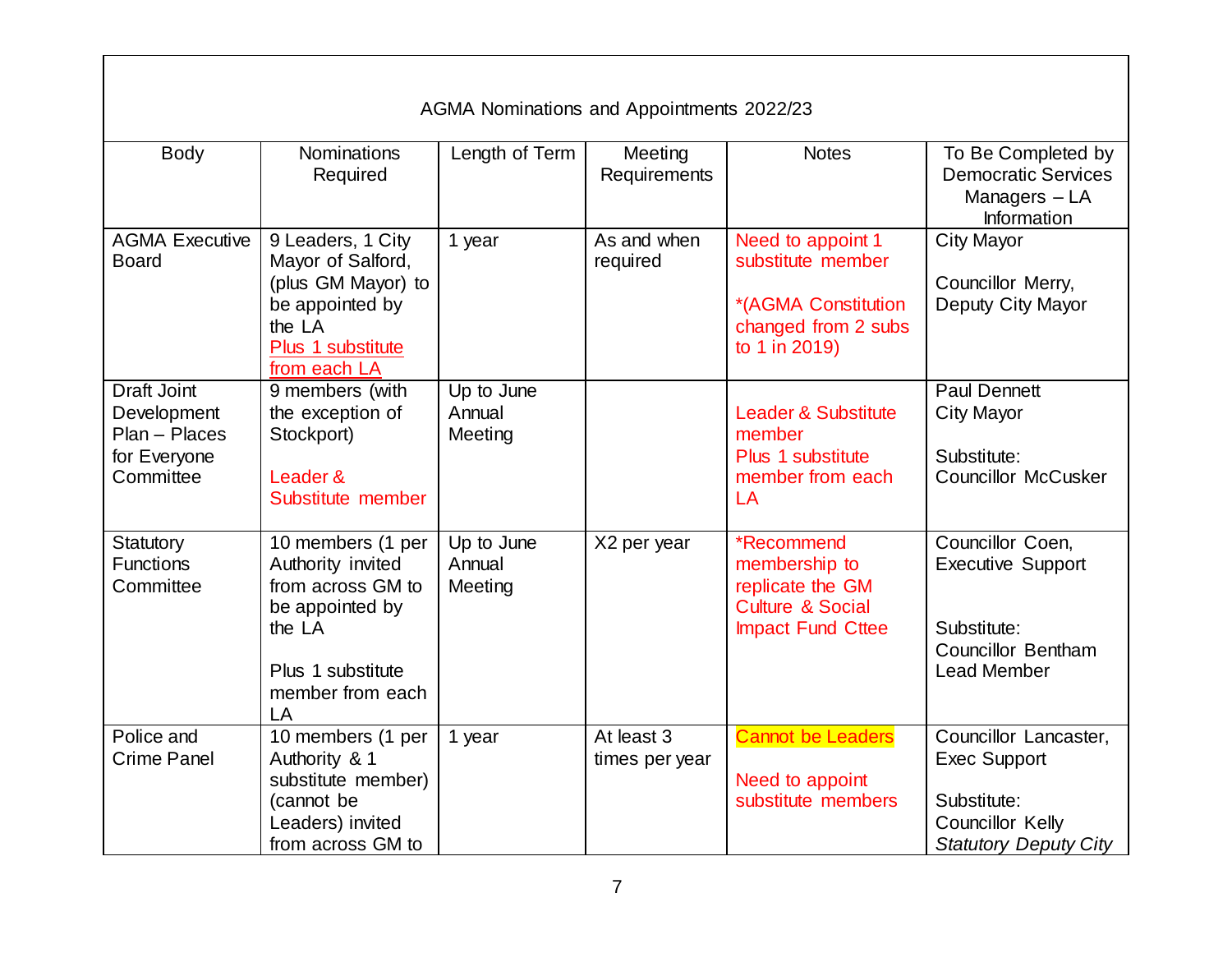|                                           | be appointed by<br>the LA                                                                                                                                                                                          |                                             |           |                                                                                                                                                                                                                                                                                                         | Mayor                                                            |
|-------------------------------------------|--------------------------------------------------------------------------------------------------------------------------------------------------------------------------------------------------------------------|---------------------------------------------|-----------|---------------------------------------------------------------------------------------------------------------------------------------------------------------------------------------------------------------------------------------------------------------------------------------------------------|------------------------------------------------------------------|
| Police & Crime<br><b>Steering Group</b>   | $\overline{10}$ members (1 per<br>Authority (cannot<br>be Leaders) invited<br>from across GM to<br>be appointed by<br>the LA                                                                                       |                                             |           | <b>Cannot be Leaders</b>                                                                                                                                                                                                                                                                                | Councillor Lancaster,<br>Exec support                            |
| <b>GM Health</b><br>Scrutiny<br>Committee | 10 members (1 per<br>Authority) invited<br>from across GM to<br>be appointed by<br>the LA<br>Plus 1 substitute<br>from each LA, to<br>be non-<br><b>Executive/Cabinet</b><br>members from<br>respective LA.        | 1 year                                      | Quarterly | <b>Chairs of Health</b><br><b>Scrutiny or scrutiny</b><br>members ideally<br>(must be non-<br><b>Executive/Cabinet</b><br><b>Members</b> )<br>Plus 1 substitute from<br>each LA, to be non-<br><b>Executive/Cabinet</b><br>members from<br>respective LA.<br><b>GM Political Balance</b><br>rules apply | <b>Councillor Burch</b><br>Substitute:<br><b>Councillor Syed</b> |
| Planning and<br>Housing<br>Commission     | 11 members (1 per<br>Authority) invited<br>from across GM to<br>be appointed by<br>the LA<br>Plus Leader<br>portfolio holder for<br>Planning &<br>Housing<br><b>AGMA Executive</b><br>to agree final<br>membership | Plus <sub>2</sub><br>Independent<br>members | Quarterly | <b>Members to be drawn</b><br>from LA Planning &<br><b>Housing portfolio</b><br>holders<br><b>GM Political Balance</b><br>rules apply<br>Plus Leader portfolio<br>holder for Planning &<br>Housing                                                                                                      | Councillor McCusker,<br>Lead Member                              |